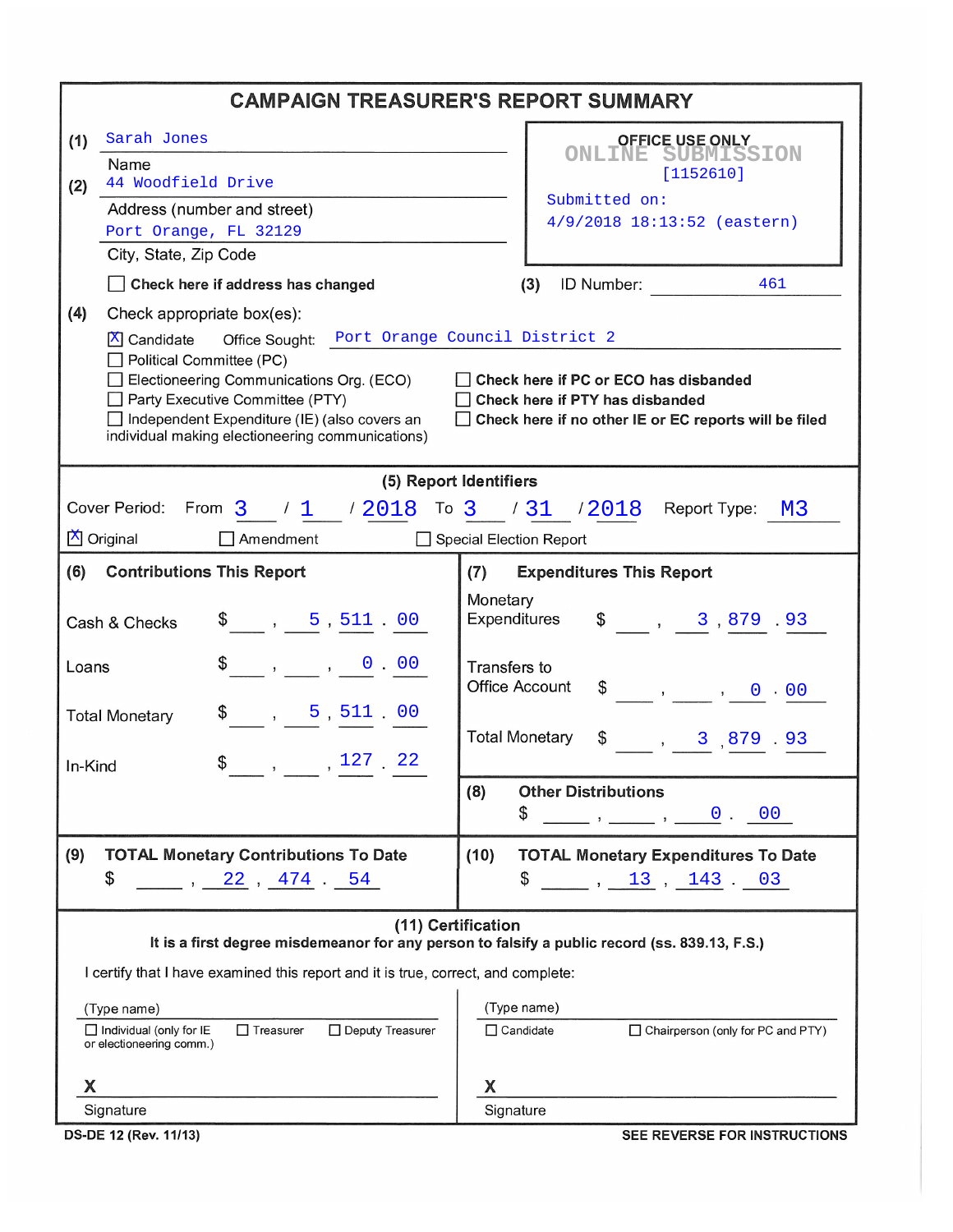|                                                                            |                                                                                                | (2) I.D. Number $\frac{461}{\sqrt{10}}$<br>(1) Name $_{\text{Sarah Jones}}$ |                 |              |                      |           |                   |
|----------------------------------------------------------------------------|------------------------------------------------------------------------------------------------|-----------------------------------------------------------------------------|-----------------|--------------|----------------------|-----------|-------------------|
|                                                                            | 3/1/2018                                                                                       |                                                                             |                 | 3/31/2018    |                      |           |                   |
|                                                                            | (3) Cover Period ____ $l$ ____ $l$ ____ through ____ $l$ ____ $l$ _____ (4) Page $\frac{1}{l}$ |                                                                             |                 |              |                      |           | of $10$           |
| (5)<br>Date                                                                | (7)<br>Full Name                                                                               |                                                                             | (8)             | (9)          | (10)                 | (11)      | (12)              |
| (6)<br>Sequence                                                            | (Last, Suffix, First, Middle)<br>Street Address &                                              |                                                                             | Contributor     | Contribution | In-kind              | Amendment |                   |
| Number<br>3/1/2018<br>$\sqrt{1}$<br>$\mathbf{1}$                           | City, State, Zip Code<br>Pearce, Leslie<br>118 Green Acres Dr<br>Whitman, MA 02382             | Type<br>T.                                                                  | Occupation      | Type<br>CH   | Description          |           | Amount<br>\$25.00 |
| 3/1/2018<br>$\sim$ $\sim$ $\sim$ $\sim$<br>$\mathcal{L}$<br>$\overline{2}$ | Sorice, Sue<br>2813 Turnbull Cove Dr<br>New Smyrna Beach, FL 32168                             | T.                                                                          |                 | CA           |                      |           | \$5.00            |
| 3/1/2018<br>$1 \quad 1$                                                    | Duh, Melynda<br>PO Box 83<br>New Smyrna Beach, FL 32170                                        | T.                                                                          |                 | CA           |                      |           | \$10.00           |
| 3<br>3/1/2018<br>$\mathcal{L}$<br>$\prime$                                 | Pelter, Larry L<br>2114 Willow Oak Dr<br>Edgewater, FL 32141                                   | T.                                                                          |                 | CH           |                      |           | \$25.00           |
| 4<br>3/1/2018<br>5                                                         | Harty, Kimberly E<br>6917 Vintage Ln<br>Port Orange, FL 32128                                  | I.                                                                          |                 | CH           |                      |           | \$15.00           |
| 3/1/2018<br>$\overline{I}$<br>$\prime$<br>6                                | Upchurch, John<br>148 S Atlantic Ave<br>Ormond Beach, FL 32176                                 | I.                                                                          | travel<br>agent | CH           |                      |           | \$150.00          |
| 3/2/2018<br>$\prime$<br>$\sqrt{1}$<br>$\overline{7}$                       | Jones, Sarah<br>44 Woodfield Dr<br>Port Orange, FL 32129                                       | $\mathbf S$                                                                 |                 | IK.          | computer<br>services |           | \$2.32            |
| 3/4/2018<br>$\sqrt{ }$<br>$\sqrt{ }$<br>8                                  | Martin, Sue<br>1642 SW Waterfall Blvd<br>Palm City, FL 34990                                   | I.                                                                          |                 | CH           |                      |           | \$25.00           |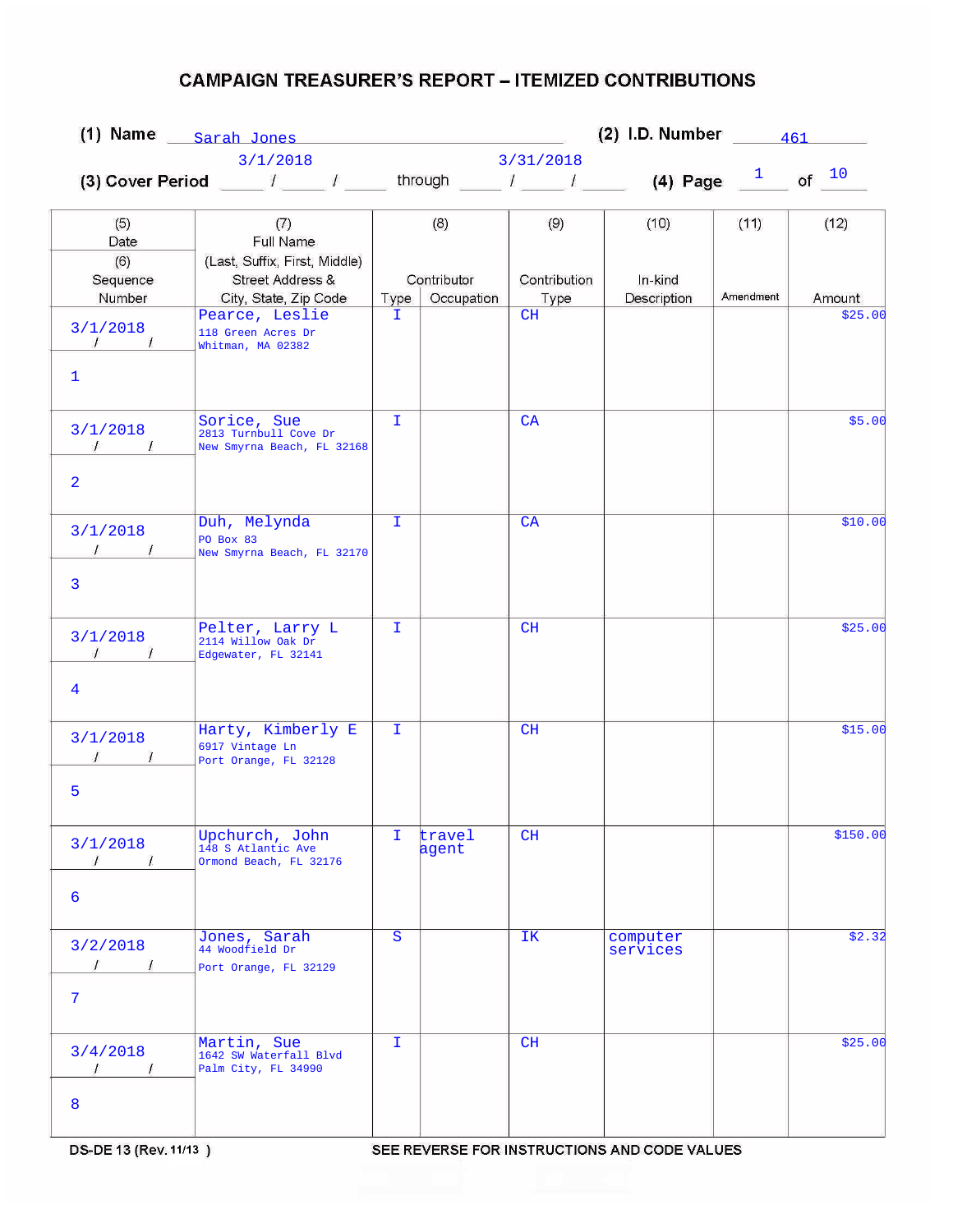|                                                   | (1) Name $\frac{Sarah Jones}{}$                                                                  | (2) I.D. Number $\frac{461}{\sqrt{10}}$ |                           |                      |                        |           |          |
|---------------------------------------------------|--------------------------------------------------------------------------------------------------|-----------------------------------------|---------------------------|----------------------|------------------------|-----------|----------|
|                                                   | 3/1/2018                                                                                         |                                         |                           | 3/31/2018            |                        |           |          |
|                                                   | (3) Cover Period ____ $I$ ____ $I$ _____ through ____ $I$ _____ $I$ _____ (4) Page $\frac{2}{I}$ |                                         |                           |                      |                        |           | of $10$  |
| (5)<br>Date                                       | (7)<br>Full Name                                                                                 |                                         | (8)                       | (9)                  | (10)                   | (11)      | (12)     |
| (6)<br>Sequence<br>Number                         | (Last, Suffix, First, Middle)<br>Street Address &<br>City, State, Zip Code                       | Type                                    | Contributor<br>Occupation | Contribution<br>Type | In-kind<br>Description | Amendment | Amount   |
| 3/4/2018<br>$\sqrt{1}$<br>9                       | Texter, Toni<br>1945 Avocado Dr<br>Port Orange, FL 32128                                         | I.                                      |                           | CH                   |                        |           | \$25.00  |
| 3/4/2018<br>$\sqrt{1}$<br>10                      | Gadbaw,<br>7 Venetian Circle<br>Port Orange, FL 32127                                            | T.                                      |                           | CH                   |                        |           | \$100.00 |
| 3/4/2018<br>$\sqrt{1}$<br>11                      | Dyer, Margaret<br>956 Countryside West Blvd<br>Port Orange, FL 32127                             | $\mathbf{I}$                            |                           | CH                   |                        |           | \$30.00  |
| 3/4/2018<br>$\overline{1}$<br>$\mathcal{L}$<br>12 | Sardeson, Stuart<br>830 Wingate Trail<br>Port Orange, FL 32128                                   | T.                                      |                           | CH                   |                        |           | \$30.00  |
| 3/6/2018<br>13                                    | Geraci, Robert<br>3370 Lenardo Ln<br>New Smyrna Beach, FL 32168                                  | I.                                      |                           | CA                   |                        |           | \$10.00  |
| 3/6/2018<br>$\prime$<br>$\prime$                  | Gertman, Barbara<br>1426 Villa Ct<br>Deland, FL 32724                                            | Ι.                                      |                           | CH                   |                        |           | \$25.00  |
| 14<br>3/6/2018<br>$\prime$<br>$\sqrt{ }$<br>15    | Murphy, Ann<br>13 Wentworth Ln<br>Palm Coast, FL 32164                                           | I.                                      |                           | CH                   |                        |           | \$25.00  |
| 3/6/2018<br>$\prime$<br>$\prime$<br>16            | Richards, Judith<br>2123 Hilo Dr<br>Holiday, FL 34691                                            | I.                                      |                           | CH                   |                        |           | \$25.00  |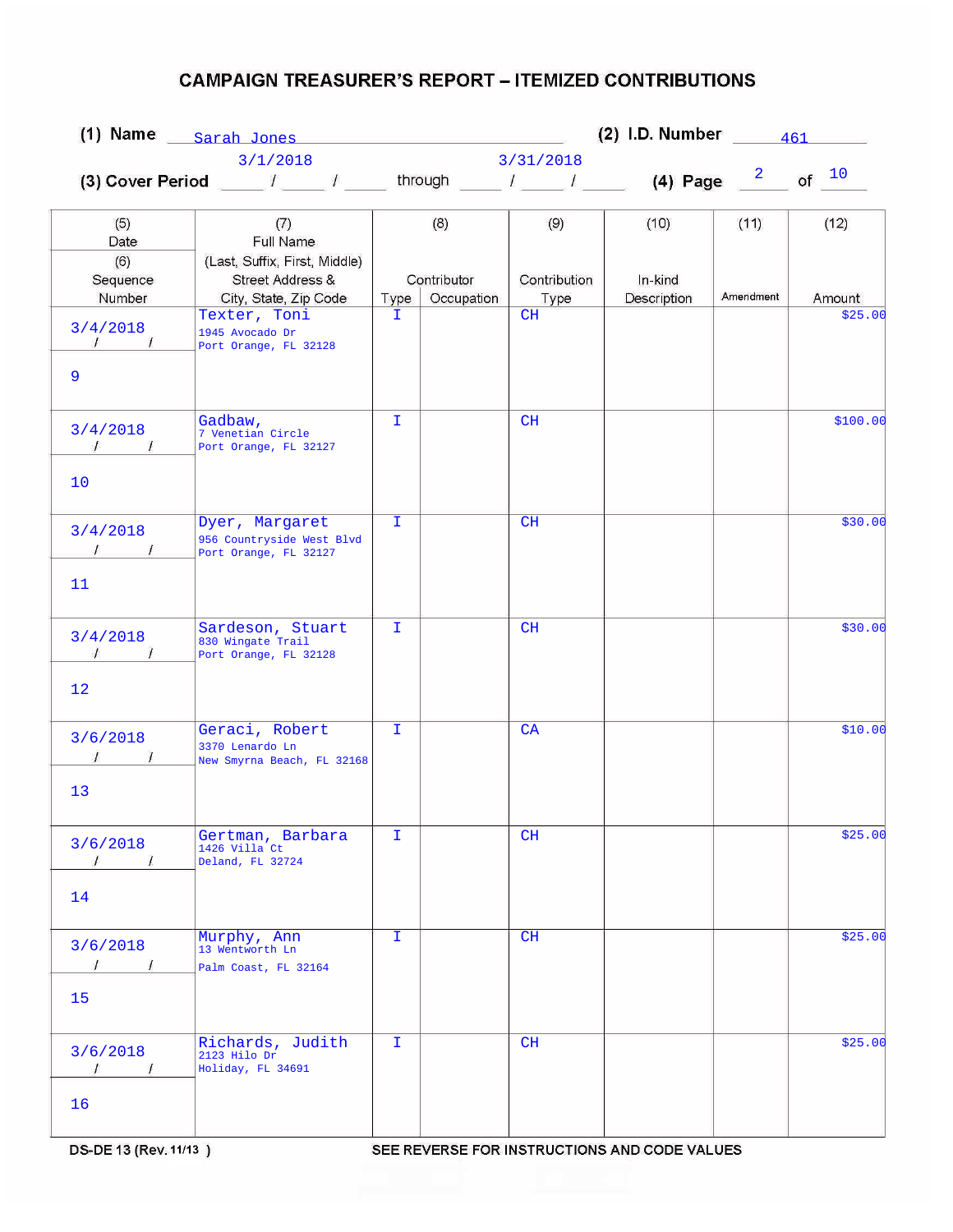|                                               |                                                                                                  | (2) I.D. Number $\frac{461}{\sqrt{10}}$<br>(1) Name $_{\text{Sarah Jones}}$ |                           |                      |                        |           |          |
|-----------------------------------------------|--------------------------------------------------------------------------------------------------|-----------------------------------------------------------------------------|---------------------------|----------------------|------------------------|-----------|----------|
|                                               | 3/1/2018                                                                                         |                                                                             |                           | 3/31/2018            |                        |           |          |
|                                               | (3) Cover Period ____ $I$ ____ $I$ _____ through ____ $I$ _____ $I$ _____ (4) Page $\frac{3}{2}$ |                                                                             |                           |                      |                        |           | of $10$  |
| (5)<br>Date                                   | (7)<br>Full Name                                                                                 |                                                                             | (8)                       | (9)                  | (10)                   | (11)      | (12)     |
| (6)<br>Sequence<br>Number                     | (Last, Suffix, First, Middle)<br>Street Address &<br>City, State, Zip Code                       | Type                                                                        | Contributor<br>Occupation | Contribution<br>Type | In-kind<br>Description | Amendment | Amount   |
| 3/6/2018<br>$\frac{1}{\sqrt{2}}$<br>17        | Garrison, Kathy<br>9 Kings Rd<br>Gansevoort, NY 12831                                            | I.                                                                          |                           | CH                   |                        |           | \$50.00  |
| 3/7/2018<br>$\sqrt{1}$                        | Lee, Vanessa<br>***Protected***                                                                  | $\mathbf{I}$                                                                |                           | CH                   |                        |           | \$50.00  |
| 18                                            |                                                                                                  |                                                                             |                           |                      |                        |           |          |
| 3/8/2018<br>19                                | Jones, Sarah<br>44 Woodfield Dr<br>Port Orange, FL 32129                                         | S                                                                           |                           | IK.                  | campaign<br>buttons    |           | \$25.50  |
| 3/9/2018<br>$\mathcal{F}$<br>$\prime$<br>20   | McAvoy, Aynne<br>9 Lieberry Path<br>Palm Coast, FL 32164                                         | T.                                                                          |                           | CH                   |                        |           | \$25.00  |
| 3/9/2018<br>21                                | Parks, Mary<br>Ann<br>***Protected***                                                            | $\mathbf{I}$                                                                |                           | CH                   |                        |           | \$100.00 |
| 3/9/2018<br>$\prime$<br>$\mu$<br>22           | Pro, Michael<br>3090 John Anderson Dr<br>Ormond Beach, FL 32176                                  | T.                                                                          |                           | CH                   |                        |           | \$50.00  |
| 3/9/2018<br>$\mathcal{L}$<br>$\sqrt{1}$<br>23 | Scharfeld, Irwin M.<br>1271 Bonita Canyon Dr<br>Poinciana, FL 34759                              | T.                                                                          |                           | CH                   |                        |           | \$50.00  |
| 3/9/2018<br>$\prime$<br>$\sqrt{ }$<br>24      | Becks, Lori<br>6020 Sawgrass PATH<br>Port Orange, FL 32128                                       | I.                                                                          |                           | CA                   |                        |           | \$10.00  |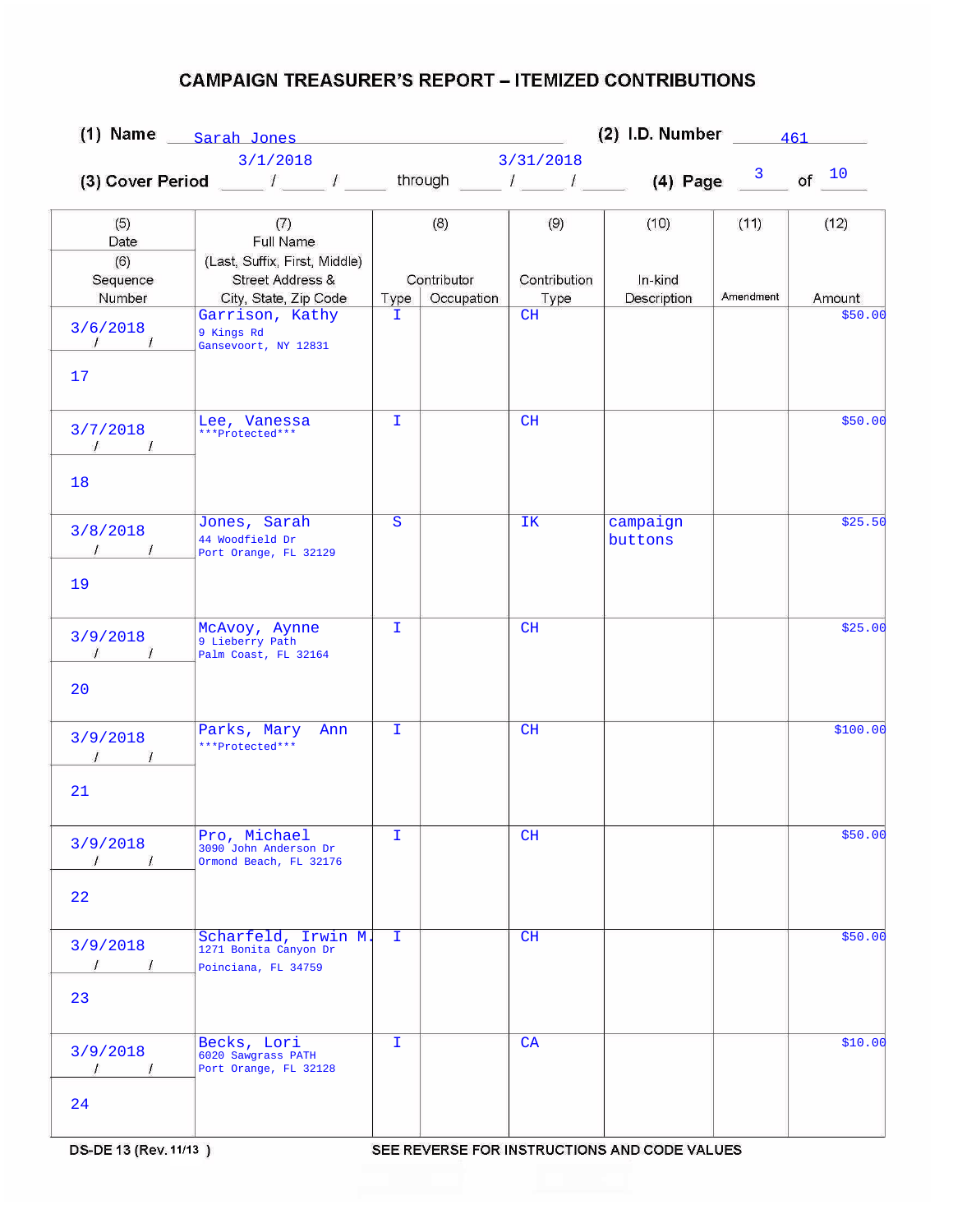|                                                     | (1) Name $\frac{Sarah Jones}{}$                                                                  | (2) I.D. Number $\frac{461}{\sqrt{1}}$ |                           |                 |                        |           |          |  |
|-----------------------------------------------------|--------------------------------------------------------------------------------------------------|----------------------------------------|---------------------------|-----------------|------------------------|-----------|----------|--|
|                                                     | 3/1/2018                                                                                         |                                        |                           | 3/31/2018       |                        |           |          |  |
|                                                     | (3) Cover Period ____ $I$ ____ $I$ _____ through ____ $I$ _____ $I$ _____ (4) Page $\frac{4}{I}$ |                                        |                           |                 |                        |           | of $10$  |  |
| (5)<br>Date                                         | (7)<br>Full Name                                                                                 |                                        | (8)                       | (9)             | (10)                   | (11)      | (12)     |  |
| (6)<br>Sequence<br>Number                           | (Last, Suffix, First, Middle)<br>Street Address &<br>City, State, Zip Code                       |                                        | Contributor<br>Occupation | Contribution    | In-kind<br>Description | Amendment | Amount   |  |
| 3/9/2018<br>$\frac{1}{\sqrt{2}}$<br>25              | LaLuz, Jose<br>16 East 98 St<br>Apt 6F<br>New York, NY 10029                                     | Type<br>I.                             |                           | Type<br>CH      |                        |           | \$100.00 |  |
| 3/9/2018<br>$\sqrt{1}$<br>26                        | Launier, Eugene<br>8608 Crossbay Dr<br>Orlando, FL 32829                                         | I.                                     |                           | CH              |                        |           | \$50.00  |  |
| 3/11/2018<br>27                                     | Graves, Nancy<br>424 Luna Bella Ln<br>Unit 232<br>New Smyrna Beach, FL 32168                     | I.                                     |                           | CH              |                        |           | \$25.00  |  |
| 3/11/2018<br>$\frac{1}{\sqrt{2}}$<br>28             | Loehndorf, Carol<br>Ann<br>716 Palm St<br>West Palm Beach, FL 33401                              | T.                                     |                           | CH              |                        |           | \$10.00  |  |
| 3/11/2018<br>$\prime$<br>$\prime$<br>29             | Moore, Katherine<br>208 Battery Point Place<br>Cary, NC 27513                                    | I.                                     |                           | CH              |                        |           | \$25.00  |  |
| 3/11/2018<br>$\sqrt{ }$<br>1<br>30                  | Fish, Lynne<br>PO Box 291296<br>Port Orange, FL 32129                                            | I.                                     |                           | CH              |                        |           | \$40.00  |  |
| 3/11/2018<br>$\prime$<br>$\sim$ $\sim$ $\sim$<br>31 | Burton, Leslie<br>944 S Penninsula Dr<br>Unit 202<br>Daytona Beach, FL 32118                     | I.                                     |                           | CH              |                        |           | \$50.00  |  |
| 3/12/2018<br>$\prime$<br>$\sqrt{1}$<br>32           | Griffin, Mary<br>908 Marquette Court<br>Deltona, FL 32725                                        | T.                                     |                           | CH <sub>.</sub> |                        |           | \$15.00  |  |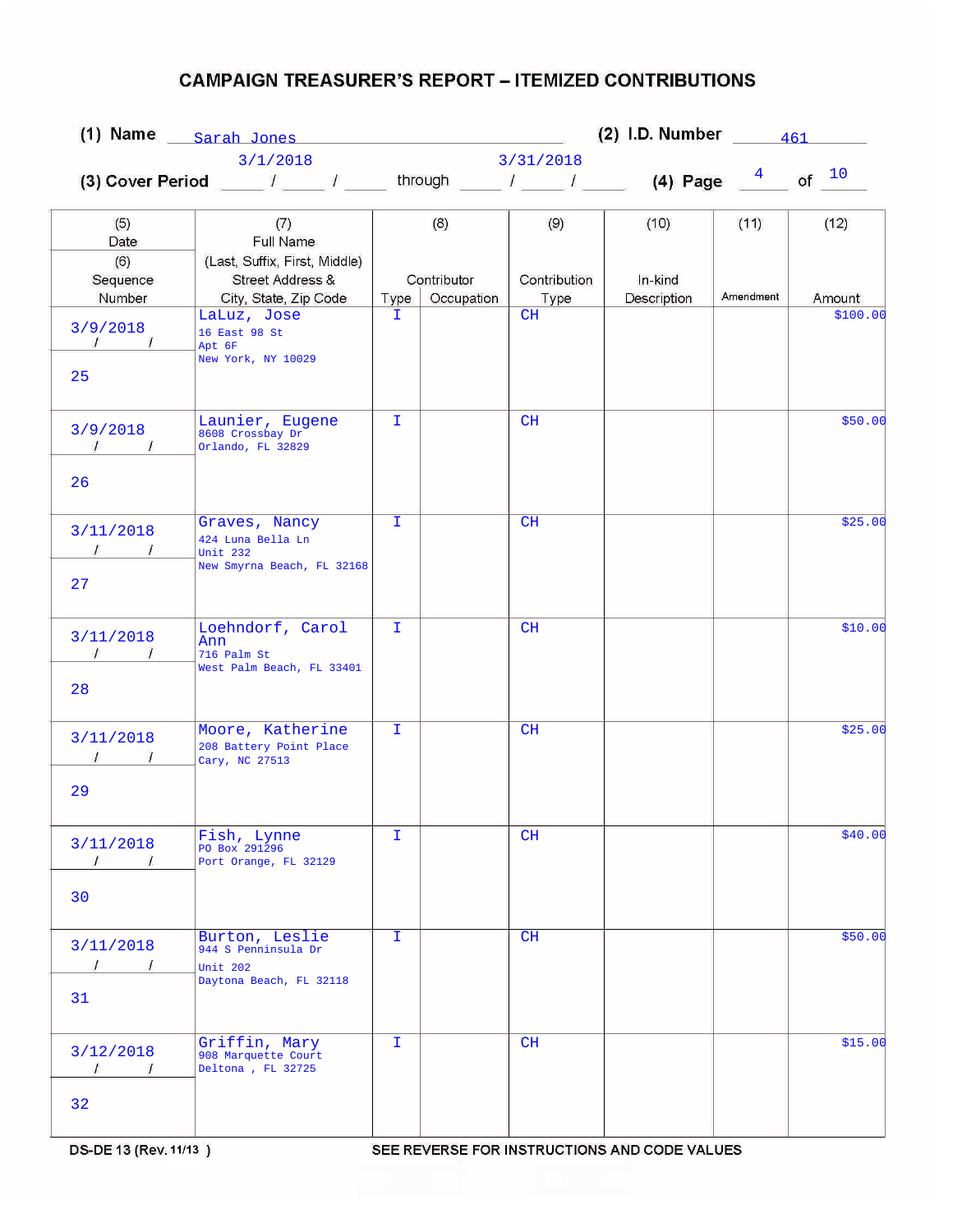|                                                |                                                                                             | (2) I.D. Number $\frac{461}{\sqrt{1}}$<br>(1) Name $_{\text{Sarah Jones}}$ |                           |                      |                        |           |          |
|------------------------------------------------|---------------------------------------------------------------------------------------------|----------------------------------------------------------------------------|---------------------------|----------------------|------------------------|-----------|----------|
|                                                | 3/1/2018                                                                                    |                                                                            |                           | 3/31/2018            |                        |           |          |
|                                                | (3) Cover Period _____ / _____ / _____ through _____ / _____ / _____ (4) Page $\frac{5}{2}$ |                                                                            |                           |                      |                        |           | of $10$  |
| (5)<br>Date                                    | (7)<br>Full Name                                                                            |                                                                            | (8)                       | (9)                  | (10)                   | (11)      | (12)     |
| (6)<br>Sequence<br>Number                      | (Last, Suffix, First, Middle)<br>Street Address &<br>City, State, Zip Code                  | Type                                                                       | Contributor<br>Occupation | Contribution<br>Type | In-kind<br>Description | Amendment | Amount   |
| 3/12/2018<br>$\mathcal{L}$                     | Kubacki, Carol<br>946 Crystal Lake Dr<br>Port Orange, FL 32127                              | I.                                                                         |                           | CH                   |                        |           | \$50.00  |
| 33                                             | Soule, David                                                                                | $\mathbf{I}$                                                               |                           | CH                   |                        |           | \$100.00 |
| 3/12/2018<br>$\sqrt{1}$<br>34                  | 100 Silver Beach Ave<br>Apt 602<br>Daytona Beach, FL 32118                                  |                                                                            |                           |                      |                        |           |          |
| 3/14/2018<br>$1 \quad 1$<br>35                 | Klema, Philip<br>1062 Azalea Pointe Dr<br>Port Orange, FL 32129                             | T.                                                                         |                           | CH                   |                        |           | \$25.00  |
| 3/14/2018<br>$\sqrt{ }$<br>$\frac{1}{2}$<br>36 | Davis, Jessica<br>927 Beville Rd<br>Suite 101<br>South Daytona, FL 32119                    | I.                                                                         |                           | CH                   |                        |           | \$100.00 |
| 3/14/2018<br>37                                | Park, Susan<br>715 N Wild Olive Dr<br>Daytona Beach, FL 32118                               | $\mathbf{I}$                                                               |                           | CH                   |                        |           | \$25.00  |
| 3/14/2018<br>$\prime$<br>1<br>38               | Fernandez, Felix<br>1427 Chamale Lane<br>Port Orange, FL 32129                              | T.                                                                         |                           | CH                   |                        |           | \$50.00  |
| 3/17/2018<br>$\prime$<br>$\sqrt{1}$<br>39      | Morris, John<br>1116 Southwinds Dr<br>Port Orange, FL 32129                                 | I.                                                                         |                           | CH                   |                        |           | \$100.00 |
| 3/17/2018<br>$\prime$<br>$\overline{1}$<br>40  | Bell, Nancy<br>18 Black Creek Way<br>Ormond Beach, FL 32174                                 | I.                                                                         |                           | CH                   |                        |           | \$50.00  |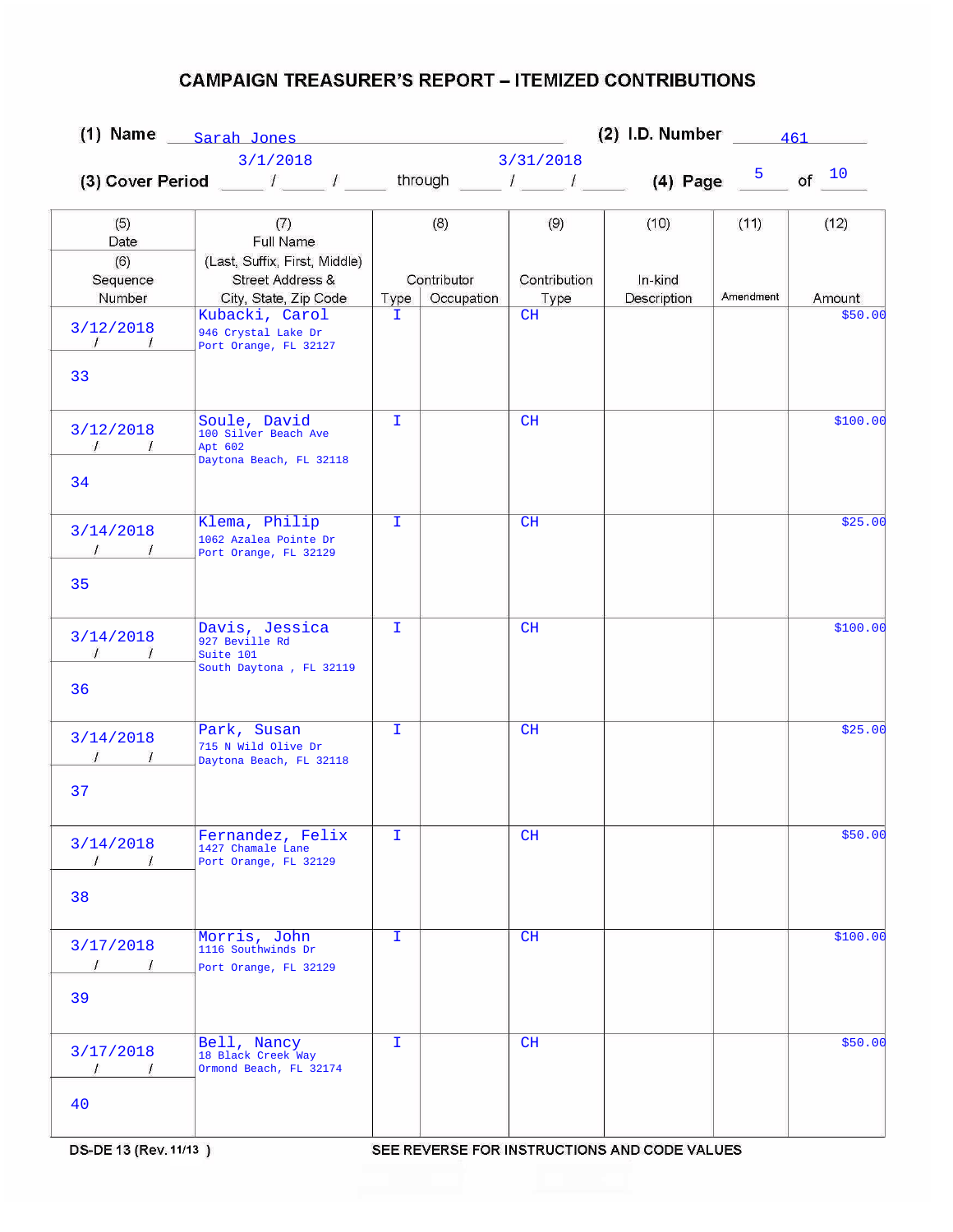|                                                                 | (1) Name $\frac{Sarah Jones}{}$                                                             |              | (2) I.D. Number $\frac{461}{\sqrt{10}}$ |              |             |           |          |
|-----------------------------------------------------------------|---------------------------------------------------------------------------------------------|--------------|-----------------------------------------|--------------|-------------|-----------|----------|
|                                                                 | 3/1/2018                                                                                    |              |                                         | 3/31/2018    |             |           |          |
|                                                                 | (3) Cover Period _____ / _____ / _____ through _____ / _____ / _____ (4) Page $\frac{6}{2}$ |              |                                         |              |             |           | of $10$  |
| (5)<br>Date                                                     | (7)<br>Full Name                                                                            |              | (8)                                     | (9)          | (10)        | (11)      | (12)     |
| (6)<br>Sequence                                                 | (Last, Suffix, First, Middle)<br>Street Address &                                           |              | Contributor                             | Contribution | In-kind     |           |          |
| Number                                                          | City, State, Zip Code                                                                       | Type         | Occupation                              | Type         | Description | Amendment | Amount   |
| 3/18/2018<br>$\mathcal{I}$ . The same state $\mathcal{I}$<br>41 | IBEW Local Union<br>606,<br>820 Virginia Dr<br>Orlando, FL 32803                            | $\mathbf{F}$ | labor<br>union                          | CH           |             |           | \$500.00 |
| 3/20/2018<br>$\sqrt{1}$<br>42                                   | Mann, Melissa<br>7010 Lake Nona<br>Apt 221<br>Orlando, FL 32827                             | T.           |                                         | CH           |             |           | \$40.00  |
| 3/20/2018                                                       | Hayes, Betty<br>PO Box 471479                                                               | $\mathbf{I}$ |                                         | CA           |             |           | \$20.00  |
| $\sqrt{1}$<br>43                                                | Lake Monroe, FL 32747                                                                       |              |                                         |              |             |           |          |
| 3/20/2018<br>$\frac{1}{\sqrt{2}}$<br>$\frac{1}{2}$              | Hemingway, Rowena<br>5940 Brandon Ln<br>Port Orange, FL 32127                               | T.           |                                         | CA           |             |           | \$20.00  |
| 44                                                              |                                                                                             |              |                                         |              |             |           |          |
| 3/20/2018                                                       | Kobbe, Irena<br>30 Pine Harbor Dr<br>Palm Coast, FL 32137                                   | $\mathbf{I}$ |                                         | CH           |             |           | \$30.00  |
| 45                                                              |                                                                                             |              |                                         |              |             |           |          |
| 3/20/2018<br>$\prime$<br>1                                      | Ivey, Mitchell<br>6438 Engram Rd<br>New Smyrna Beach, FL 32169                              | I.           |                                         | CH           |             |           | \$10.00  |
| 46                                                              |                                                                                             |              |                                         |              |             |           |          |
| 3/20/2018<br>$\overline{I}$<br>$\sqrt{1}$                       | Hommel, Elizabeth<br>258 W Lyman Ave<br>Winter Park, FL 32789                               | I.           | retired                                 | CH           |             |           | \$200.00 |
| 47                                                              |                                                                                             |              |                                         |              |             |           |          |
| 3/21/2018<br>$\prime$<br>$\prime$                               | Weiss, Paul<br>5201 S Atlantic Ave 102<br>New Smyrna Beach, FL 32169                        | I.           |                                         | CH           |             |           | \$50.00  |
| 48                                                              |                                                                                             |              |                                         |              |             |           |          |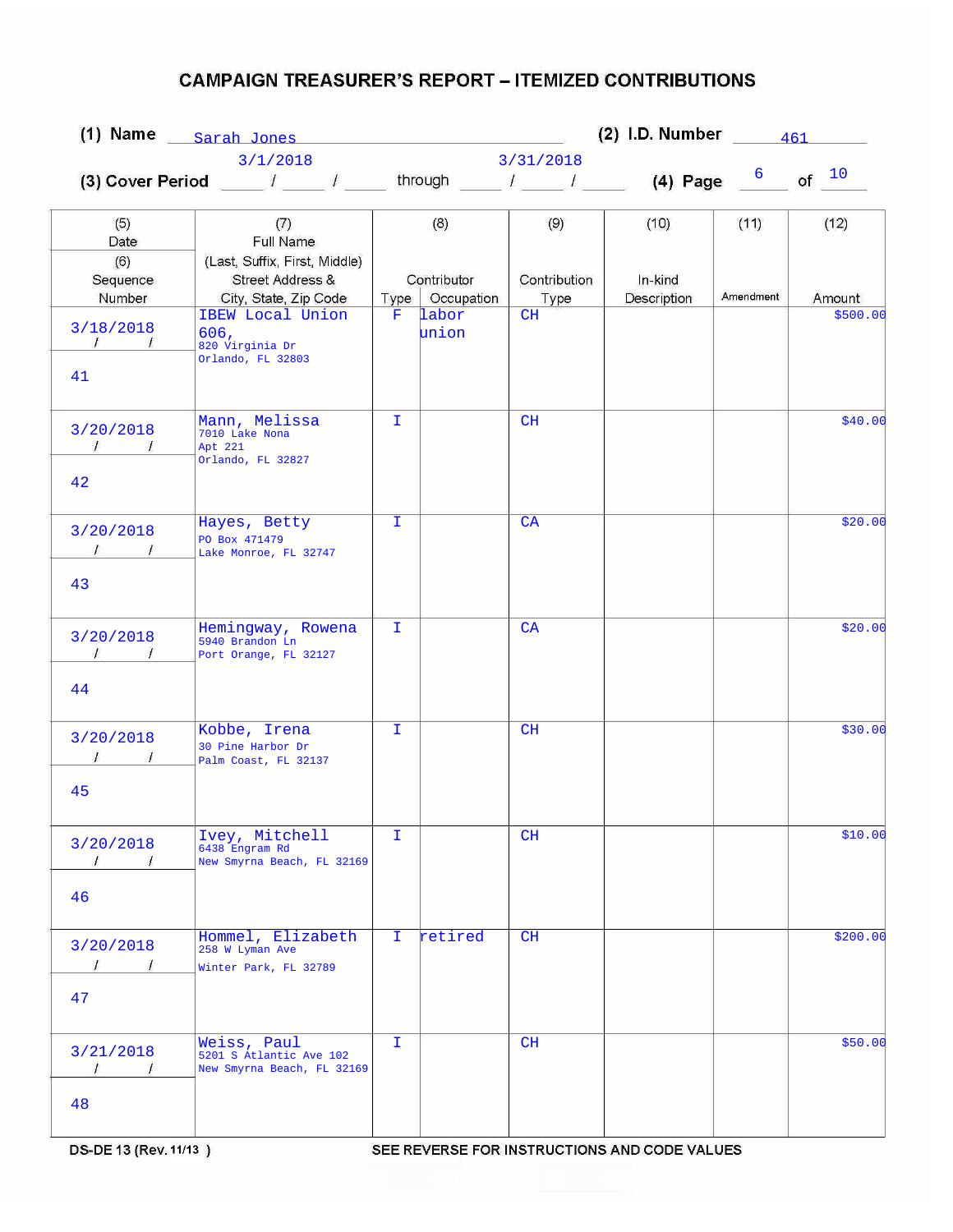|                                                   |                                                                                                  | (2) I.D. Number $\frac{461}{\sqrt{10}}$<br>(1) Name $_{\text{Sarah Jones}}$ |                           |                      |                        |           |          |
|---------------------------------------------------|--------------------------------------------------------------------------------------------------|-----------------------------------------------------------------------------|---------------------------|----------------------|------------------------|-----------|----------|
|                                                   | 3/1/2018                                                                                         |                                                                             |                           | 3/31/2018            |                        |           |          |
|                                                   | (3) Cover Period ____ $I$ ____ $I$ _____ through ____ $I$ _____ $I$ _____ (4) Page $\frac{7}{2}$ |                                                                             |                           |                      |                        |           | of $10$  |
| (5)<br>Date                                       | (7)<br>Full Name                                                                                 |                                                                             | (8)                       | (9)                  | (10)                   | (11)      | (12)     |
| (6)<br>Sequence<br>Number                         | (Last, Suffix, First, Middle)<br>Street Address &<br>City, State, Zip Code                       | Type                                                                        | Contributor<br>Occupation | Contribution<br>Type | In-kind<br>Description | Amendment | Amount   |
| 3/21/2018<br>$\mathcal{L}$<br>49                  | Walker, Dolores<br>16 Lake Forest Circle N<br>Palm Coast, FL 32137                               | I.                                                                          |                           | CH                   |                        |           | \$100.00 |
| 3/21/2018<br>$\sqrt{1}$                           | Besco, Constance<br>6461 Hidden Oaks Dr<br>N Fort Myers, FL 33917                                | T.                                                                          |                           | CH                   |                        |           | \$100.00 |
| 50                                                |                                                                                                  |                                                                             |                           |                      |                        |           |          |
| 3/26/2018<br>$\overline{1}$<br>51                 | Saunders, T Richard<br>2513 Mango Tree Dr<br>Edgewater , FL 32141                                | Œ.                                                                          |                           | CH                   |                        |           | \$25.00  |
| 3/26/2018<br>$\mathcal{I}$<br>$\frac{1}{2}$<br>52 | Derhagopian,<br>Cynthia<br>300 S Interlachen Ave<br>Unit 204<br>Winter Park, FL 32789            | T.                                                                          |                           | CH                   |                        |           | \$50.00  |
| 3/26/2018<br>53                                   | White, Patricia<br>2920 Raeford Rd<br>Orlando, FL 32806                                          | $\mathbf{I}$                                                                |                           | CH                   |                        |           | \$75.00  |
| 3/26/2018<br>$\prime$<br>1<br>54                  | Vaughan, Erima<br>2826 Harbour Grace Ct<br>Apopka, FL 32703                                      | T.                                                                          |                           | CH                   |                        |           | \$15.00  |
| 3/26/2018<br>$\prime$<br>$\sqrt{ }$<br>55         | Mayernek, Raymond<br>4670 Links Village Dr<br><b>Unit 0201</b><br>Ponce Inlet, FL 32127          | I.                                                                          |                           | CH                   |                        |           | \$50.00  |
| 3/26/2018<br>$\prime$<br>$\sqrt{ }$<br>56         | Hammersla, Pamela<br>1710 Goosecross Ct<br>Port Orange, FL 32128                                 | I.                                                                          |                           | CH                   |                        |           | \$100.00 |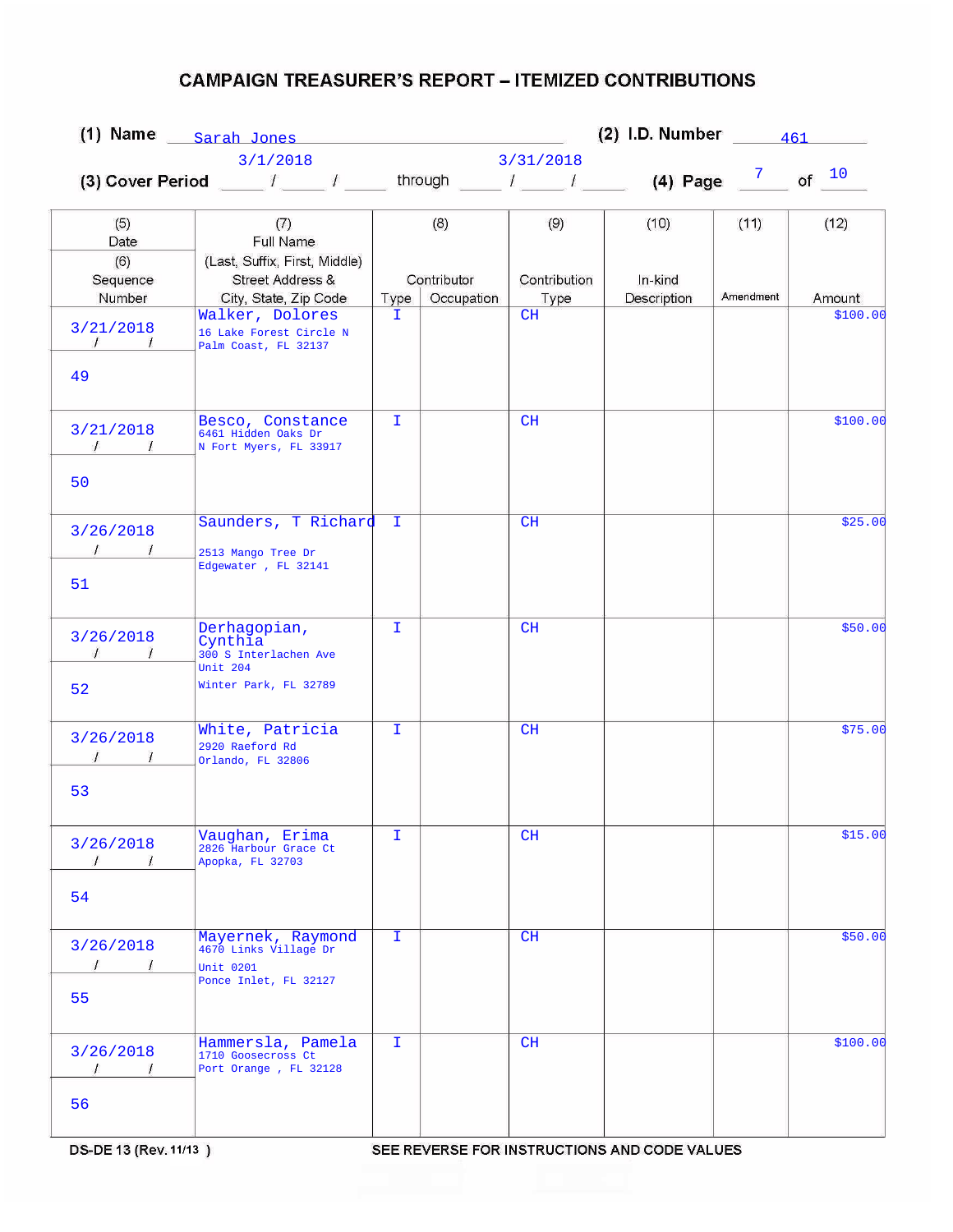|                                                   |                                                                                                  | (2) I.D. Number $\frac{461}{\sqrt{10}}$<br>(1) Name Sarah Jones |                           |                      |                        |           |          |
|---------------------------------------------------|--------------------------------------------------------------------------------------------------|-----------------------------------------------------------------|---------------------------|----------------------|------------------------|-----------|----------|
|                                                   | 3/1/2018                                                                                         |                                                                 |                           | 3/31/2018            |                        |           |          |
|                                                   | (3) Cover Period ____ $I$ ____ $I$ _____ through ____ $I$ _____ $I$ _____ (4) Page $\frac{8}{2}$ |                                                                 |                           |                      |                        |           | of $10$  |
| (5)<br>Date                                       | (7)<br>Full Name                                                                                 |                                                                 | (8)                       | (9)                  | (10)                   | (11)      | (12)     |
| (6)<br>Sequence<br>Number                         | (Last, Suffix, First, Middle)<br>Street Address &<br>City, State, Zip Code                       | Type                                                            | Contributor<br>Occupation | Contribution<br>Type | In-kind<br>Description | Amendment | Amount   |
| 3/26/2018<br>$\mathcal{L}$<br>57                  | Kenny, Jennifer<br>1917 Quail Ridge Ct<br>#1901<br>Cocoa, FL 32926                               | I.                                                              |                           | CH                   |                        |           | \$75.00  |
| 3/26/2018<br>$\sqrt{1}$<br>58                     | Vickery, Bobby<br>1310 Blue Stream Rd<br>Deland, FL 32720                                        | T.                                                              |                           | CH                   |                        |           | \$50.00  |
| 3/26/2018<br>$\frac{1}{\sqrt{2}}$<br>59           | Trudeau, Becky<br>6112 Pheasant Ridge Dr<br>Port Orange, FL 32128                                | $\mathbf{I}$                                                    |                           | CA                   |                        |           | \$5.00   |
| 3/26/2018<br>$\mathcal{L}$<br>$\frac{1}{2}$<br>60 | Spradlin, Greg<br>520 Legume Dr<br>Port Orangw, FL 32127                                         | T.                                                              |                           | CA                   |                        |           | \$1.00   |
| 3/26/2018<br>61                                   | Reinhagen, Robert<br>1425 Dexter Dr North<br>Port Orange, FL 32129                               | $\mathbf{I}$                                                    |                           | CH                   |                        |           | \$100.00 |
| 3/26/2018<br>$\prime$<br>62                       | Wack, Laurie<br>710 Fairoaks Ln<br>Maitland, FL 32751                                            | I.                                                              |                           | CH                   |                        |           | \$30.00  |
| 3/27/2018<br>$\prime$<br>$\sqrt{1}$<br>63         | Williams, Sharon<br>1478 Starboard Ct<br>Fleming Island, FL 32003                                | I.                                                              |                           | CH                   |                        |           | \$25.00  |
| 3/27/2018<br>$\sqrt{ }$<br>$\prime$<br>64         | Quinn, Kathleen<br>148 Loma Ave<br>Syracuse, NY 13208                                            | I.                                                              | retired                   | CH                   |                        |           | \$200.00 |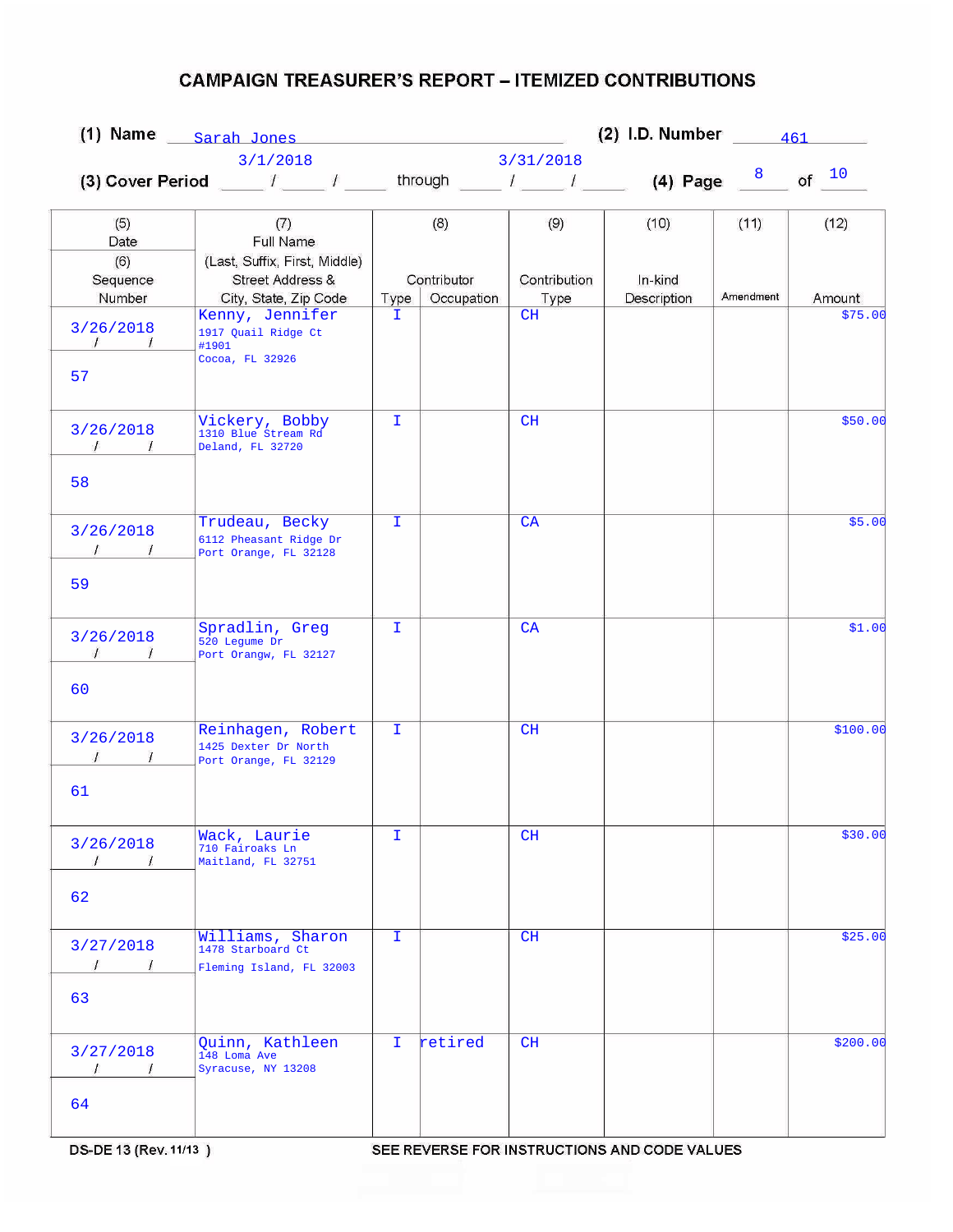|                                              |                                                                            | (2) I.D. Number $\frac{461}{\sqrt{10}}$<br>(1) Name $_{\text{Sarah Jones}}$ |                           |                      |                        |           |          |
|----------------------------------------------|----------------------------------------------------------------------------|-----------------------------------------------------------------------------|---------------------------|----------------------|------------------------|-----------|----------|
|                                              | 3/1/2018                                                                   |                                                                             |                           | 3/31/2018            |                        |           |          |
|                                              |                                                                            |                                                                             |                           |                      |                        |           | of $10$  |
| (5)<br>Date                                  | (7)<br>Full Name                                                           |                                                                             | (8)                       | (9)                  | (10)                   | (11)      | (12)     |
| (6)<br>Sequence<br>Number                    | (Last, Suffix, First, Middle)<br>Street Address &<br>City, State, Zip Code | Type                                                                        | Contributor<br>Occupation | Contribution<br>Type | In-kind<br>Description | Amendment | Amount   |
| 3/27/2018<br>$\mathcal{L}$                   | Williams, Judith<br>528 Twig Trail<br>Deland, FL 32724                     | I.                                                                          |                           | CH                   |                        |           | \$50.00  |
| 65                                           | Barone, Christine                                                          | T.                                                                          |                           | CH                   |                        |           | \$25.00  |
| 3/27/2018<br>$\sqrt{1}$<br>66                | 2106 Peninsula Dr<br>Daytona Beach, FL 32118                               |                                                                             |                           |                      |                        |           |          |
| 3/27/2018<br>67                              | Price, Meredith<br>956 Marie Circle<br>Ormond Beach, FL 32176              | I.                                                                          |                           | CH                   |                        |           | \$100.00 |
| 3/29/2018<br>$\overline{1}$<br>$\frac{1}{2}$ | Heaphy, Robert<br>120 Bob White Court<br>Daytona Beach, FL 32119           | T.                                                                          |                           | CA                   |                        |           | \$25.00  |
| 68<br>3/29/2018<br>69                        | Adams, Barbara<br>359 Cedar Falls Dr<br>Apollo Beach, FL 33572             | $\mathbf{I}$                                                                |                           | CH                   |                        |           | \$15.00  |
| 3/29/2018<br>$\prime$<br>$\epsilon$<br>70    | Alexander, Brooke<br>2779 Nordman Ave<br>New Smyrna Beach, FL 32168        | I.                                                                          |                           | CH                   |                        |           | \$50.00  |
| 3/29/2018<br>$\prime$<br>$\sqrt{ }$<br>71    | Local Union 295<br>PAF,<br>743 North Beach St<br>Daytona Beach, FL 32114   | F.                                                                          | labor<br>union            | CH                   |                        |           | \$500.00 |
| 3/31/2018<br>$\prime$<br>$\sqrt{ }$          | Jones, Sarah<br>44 Woodfield Dr<br>Port Orange, FL 32129                   | S                                                                           |                           | IΚ                   | facebook<br>ad         |           | \$11.55  |
| 72                                           |                                                                            |                                                                             |                           |                      |                        |           |          |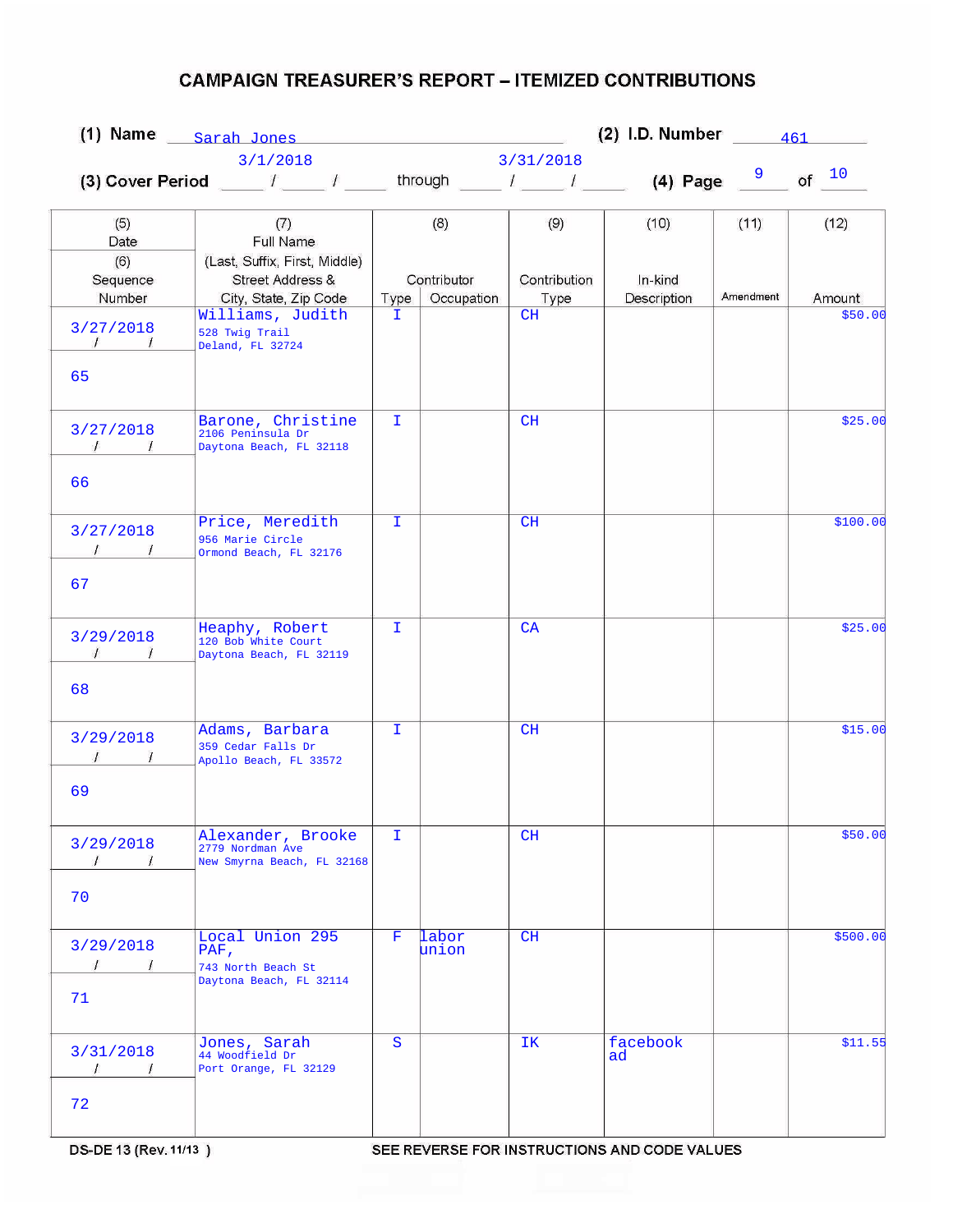|                                                    |                                                                                                                 | (2) I.D. Number $\frac{461}{\sqrt{1}}$<br>(1) Name $_{\text{Sarah Jones}}$ |                           |              |                        |           |            |
|----------------------------------------------------|-----------------------------------------------------------------------------------------------------------------|----------------------------------------------------------------------------|---------------------------|--------------|------------------------|-----------|------------|
|                                                    | 3/1/2018                                                                                                        |                                                                            |                           | 3/31/2018    |                        |           |            |
|                                                    | (3) Cover Period _____ $I$ _____ $I$ ______ through _____ $I$ ______ $I$ _______ (4) Page $\frac{10}{\sqrt{2}}$ |                                                                            |                           |              |                        |           | of $10$    |
| (5)<br>Date                                        | (7)<br>Full Name                                                                                                |                                                                            | (8)                       | (9)          | (10)                   | (11)      | (12)       |
| (6)<br>Sequence<br>Number                          | (Last, Suffix, First, Middle)<br>Street Address &<br>City, State, Zip Code                                      |                                                                            | Contributor<br>Occupation | Contribution | In-kind<br>Description | Amendment | Amount     |
| 3/31/2018<br>$\mathcal{L}$<br>$\overline{L}$<br>73 | Head, Doug<br>1415 W Robinson St<br>Orlando, FL 32805                                                           | Type  <br>I.                                                               | retired                   | Type<br>CH   |                        |           | \$150.00   |
| 3/14/2018<br>$\sqrt{1}$<br>74                      | Ironworkers Local<br>Union 808,<br>200 E Landstreet Rd<br>Orlando, FL 32824                                     | F.                                                                         | labor<br>union            | CH           |                        |           | \$1,000.00 |
| 3/2/2018<br>$1 \quad 1$<br>75                      | Jones, Sarah<br>44 Woodfield Dr<br>Port Orange, FL 32129                                                        | S                                                                          |                           | IK.          | thank you<br>cards     |           | \$6.39     |
| 3/21/2018<br>$\mathcal{L}$<br>$\frac{1}{2}$<br>76  | Jones, Sarah<br>44 Woodfield Dr<br>Port Orange, FL 32129                                                        | S                                                                          |                           | IK           | clipboards             |           | \$11.46    |
| 3/22/2018<br>77                                    | Jones, Sarah<br>44 Woodfield Dr<br>Port Orange, FL 32129                                                        | S                                                                          |                           | IK           | postage                |           | \$70.00    |
| 3/21/2018<br>1<br>78                               | McNamara, Marie<br>3452 Martingale Ct<br>Port Orange, FL 32129-5228                                             | I.                                                                         |                           | CA           |                        |           | \$50.00    |
| $\prime$                                           |                                                                                                                 |                                                                            |                           |              |                        |           |            |
| $\prime$<br>$\prime$                               |                                                                                                                 |                                                                            |                           |              |                        |           |            |